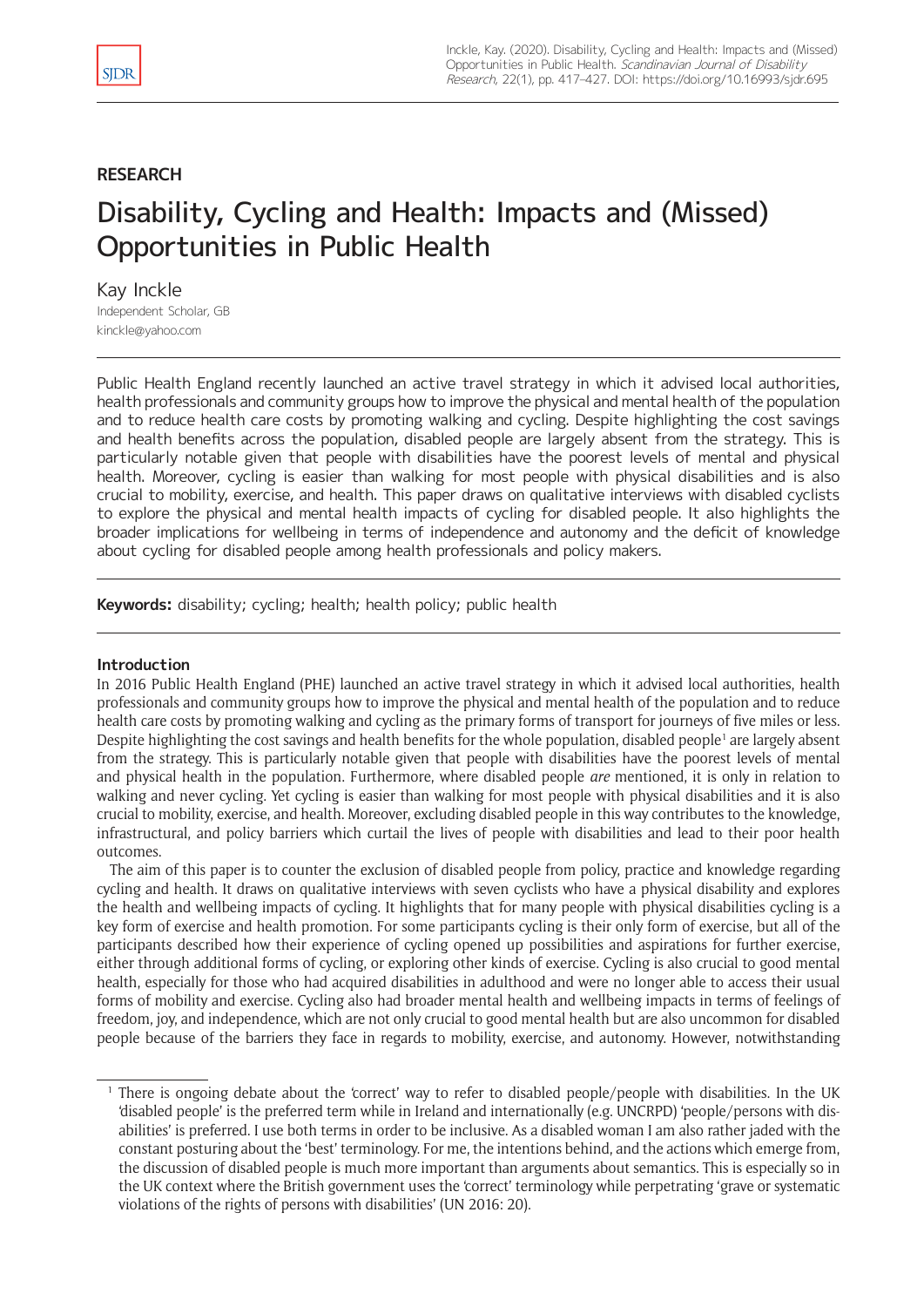these health benefits, it transpired that cycling had never been recommended to any of the participants by a health professional – including those who advocated static cycling machines as part physiotherapy. There seems to be a gap in the knowledge of health professionals regarding cycling for people with physical disabilities and, indeed, a number of participants attempted to rectify this themselves by providing information about inclusive cycling to health services. This gap in knowledge is compounded by the PHE strategy, and until policy makers and health professionals are better equipped to understand the possibilities of cycling for people with disabilities, disabled people will remain excluded from key policies and services and will continue to encounter barriers to cycling and health.

#### **Disability, cycling, and heath**

In 2016 PHE published an active travel strategy and disseminated guidance to local authorities about how to improve population health, and reduce the costs of healthcare, by promoting walking and cycling as a primary means of transport (PHE 2016). The document highlights that 'walking and cycling are good for physical and mental health' and that 'building walking or cycling in to daily routines are the most effective ways to increase physical activity' (PHE 2016: 4). It stresses the importance of involving community members and public health practitioners in achieving these objectives and goes on to emphasise that 'sedentary' lifestyles have multiple negative health impacts including cancer and diabetes. In contrast, regular exercise or physical activity is 'associated with many improvements in health and wellbeing' including 'lower risk of heart problems and depression' (PHE 2016: 7). Walking and cycling are also cited as important tools in 'stress management' as they are 'relaxing' and, when used as an everyday form of transport (e.g. active travel), they enable people to achieve recommended physical activity targets (PHE 2016: 10–11).

Disabled people are rarely mentioned in the document (on only four pages out of thirty-three) and, when they are, they are only considered in terms of walking and never cycling – an omission which is a common feature of transport as well as health policy, and which increases barriers to cycling for disabled people (Andrews et al. 2018; Clayton et al. 2017; Hickman 2015; WfW 2017). The neglect of disabled people has been a feature of public health and transport responses to the coronavirus pandemic in the UK. Pop-up cycle infrastructure frequently excludes disabled cyclists (Tyrrell, 2020) and disabled people have encountered significant barriers to health, social care, and basic necessities (Inclusion London, 2020).

In the PHE guidance, disabled people are grouped together with older people for example, in regards to the needs for traffic control measures, even though only older (and not disabled) people had been consulted in regards to this issue (PHE 2016: 17). Disabled people are never considered in relation to wider population groups such as commuters, parents, or young people. Thus, PHE conceptualises disabled people in very limited and limiting ways, that is, as pedestrians and with the same needs and abilities as older people. The lack inclusion of disabled people as *cyclists* in the guidance and the failure to address the need for inclusive cycling infrastructure and policy is particularly notable in the context of PHE's equality agenda. PHE emphasises that public health measures should 'not increase health inequalities' and suggest that equality impact assessments should be used to 'ensure that interventions are equitable and reduce inequalities' (PHE 2016: 21). Moreover, under the 2010 Equality Act, all public sector bodies, including health services and local authorities, have a duty to consider the needs of *all* individuals and to 'advance equality of opportunity between people who have a protected characteristic [e.g. disability] and those who do not' (WfW 2017: 16). As such, PHE should be advancing equal opportunities for cycling for disabled people. This is not merely a point of principle: cycling is crucial to the mobility, health and wellbeing of disabled people. Cycling is easier than walking and wheelchair propulsion for most people with physical disabilities (Andrews et al. 2018; Arnet et al. 2016; Author ref; van Drongelen et al. 2009; WFW 2017) and it has a vast range of benefits for health, wellbeing, social inclusion, and participation. These benefits include: improvements in mental and physical health (Arnet et al. 2016; Springer 2013), increased confidence, self-esteem, self-efficacy, and positive self-identity (Block et al. 2010; Springer 2013), increased social and leisure participation (Block et al. 2010; Pickering et al. 2103, 2015), and increased employment opportunities through increased mobility and experience (Clayton and Parkin 2016; Hickman 2015; Springer 2013). Cycling also enables disabled people to surpass their own and others' expectations of their capabilities, to set significant new life goals and broaden their aspirations for independence (Pickering et al. 2013, 2015). Cycling also provides an accessible and sustainable alternative to both public and private transport and has significant impacts on mobility, which is key to independent living and labour market participation as well as health and wellbeing (Clayton et al. 2017; Hickman 2015; Springer 2013).

Overall then, cycling is a win-win for disabled people in terms of health, mobility, and social participation. However, disabled people face many barriers to cycling so that although up to 70% of people with disabilities *can* cycle, very few (6%) do so on a regular basis (TfL 2012). These barriers are almost never related to the specific nature of an individual's disability but, rather, emerge from a range of factors,<sup>2</sup> including policy (Block et al. 2010) – such as PHE's active travel strategy.

The impact of policy barriers are particularly concerning in relation to PHE's focus on active travel as a route to health, given that disabled people are consistently found to have the worst physical and mental health outcomes and to face the greatest

<sup>2</sup> Other barriers include: cost, infrastructure, attitudes, knowledge about and access to cycling (see Block et al. 2010; Inckle 2019; WfW 2017).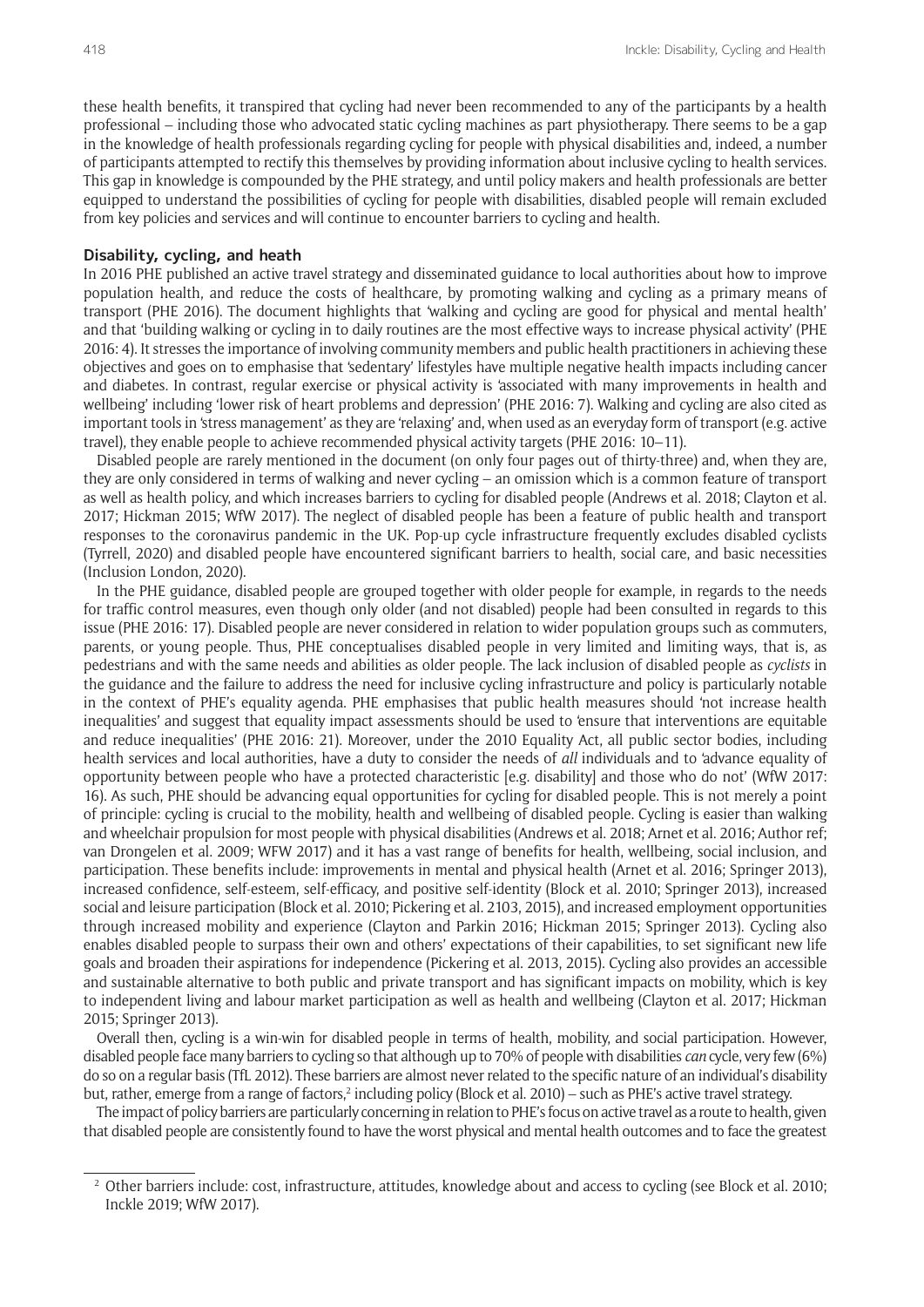barriers to exercise and physical activity (Mulligan et al. 2017; Reichard et al. 2011). 'Persons with disabilities experience far higher risk for adverse health outcomes than persons without disabilities' (Reichard et al. 2011: 64). People with disabilities have the lowest levels of physical activity and a shorter life expectancy than the non-disabled population (Clayton et al. 2017; WfW 2017). Within the disability population, people with physical disabilities fare the worst across all of these measures (Reichard et al. 2011) and they face a significant 'accumulation of interrelated health issues over time' (Clayton et al. 2017: 2).

The lack of activity, or 'sedentary' lifestyle, of people with disabilities emerges from barriers to exercise and physical activity not the disability itself. Many health and leisure facilities have limited access for people with disabilities and/or present attitudinal barriers from staff and customers (Mulligan et al. 2017). Barriers to public transport can also reduce access to leisure and physical activity (Clayton et al. 2017). As such, people with physical disabilities often face significant secondary health problems as a result of their immobility (Clayton et al. 2017; Mulligan et al. 2017; Reichard et al. 2011). Key among these health issues are weight problems, with 70% of physically disabled people being classed as overweight or 'obese' (Clayton et al. 2017; Reichard et al. 2011; Roulte et al. 2015) and, compared to the overall population who are classed as 'obese', people with physical disabilities have the highest BMI scores (Reichard et al. 2011).<sup>3</sup> In addition to weight problems, people with physical disabilities have the worst health outcomes in relation to a range of other secondary, 'lifestyle' or chronic conditions such as cardiovascular health, cardiac disease, diabetes, asthma, blood pressure, cholesterol, and hypertension (Clayton et al. 2017; Mulligan et al. 2017; Reichard et al. 2011). Poor health, employment, and poverty are interconnected in multiple directions: poor health can lead to labour market exclusion and unemployment often creates physical and mental health problems. People with disabilities are less likely to be in employment and are more likely to live in poverty and to have lower levels of educational attainment and social participation than ablebodied people – all of which impact on both physical and mental health (Clayton et al. 2017; WHO 2008). Austerity in the UK has heightened these inequalities as well as imposing a culture of surveillance and blame upon disabled welfare claimants. Sanctions, punitive assessments and benefit changes have resulted in increasing deprivation for disabled people and a high number of deaths by suicide and starvation (Ryan 2019; Stewart 2016). The UN found that austerity measures had resulted in 'grave or systematic violations of the rights of persons with disabilities' (2016: 20), a process which Glover (2018) refers to as 'social murder'.<sup>4</sup>

Cycling both constitutes, and provides access to, health-promoting physical activity for disabled people, improving health and fitness and reducing secondary conditions (Arnet et al. 2016; Clayton et al. 2017; Springer 2013; van der Woude et al. 2013). Cycling also enables participation in a range of family, social, recreational, and leisure activities which are integral to wellbeing and social participation (Block et al. 2010; Mulligan et al. 2017 Pickering et al. 2013; van der Woude et al. 2013). Thus, cycling results in improved quality of life, physical and mental health for disabled people (Clayton et al. 2017; WfW 2017) and it produces long-term cost savings and reduces demands on health services (Mulligan et al. 2017) – all of which are central aims of the PHE strategy.

This paper draws on qualitative research with disabled cyclists to highlight how the key elements of PHE's aims – increased physical activity/exercise and improved physical and mental health and wellbeing – are integral to disabled people's experiences of cycling and the significance of their omission from PHE's policy. It also highlights the ways in which health professionals, who should be supporting and advocating cycling for disabled people, are constrained by a similar lack of knowledge and awareness. If the health of the population is to be improved through active travel, it is essential that disabled people are not excluded from this, especially given that they already disproportionately experience poor health and face significant barriers to health promoting activities. The aim of this paper is, then, to counter the exclusion of disabled people and their experiences from public health policy and practice by focusing in-depth on the experiences of disabled cyclists and their accounts of the health and wellbeing impacts of cycling.

#### **Methods**

This paper draws on qualitative interviews with seven cyclists who identified as having a physical disability, impairment or mobility impairment.<sup>5</sup> The focus on people with physical disabilities is important for three reasons. Firstly, because physical disability is usually accompanied by challenges to mobility and barriers to transport, and cycling addresses both of these issues. Secondly, the barriers to cycling encountered by people with sensory, intellectual, and mental health disabilities are very different to those faced by people with physical disabilities as they can often still use a standard two-wheeled bicycle, walk, and use public transport (albeit with different barriers). Thirdly, the legal definition of disability in the UK is so broad as to be effectively meaningless in terms of attempting to understand a collective experience of barriers and opportunities.

Participants were recruited via an inclusive cycling organisation (in London, UK), Wheels for Wellbeing (WfW), who run inclusive cycling sessions and campaign for improved policy and infrastructure for disabled cyclists. WfW released a call for participants via their online newsletter, their twitter feed, and their inclusive cycling forum (of which I am a member). Four women and four men responded to the initial call, but one male and one female later dropped out, and

<sup>&</sup>lt;sup>3</sup> BMI is a contested measure of health especially within Fat Studies and Fat Activism (see Cooper 2016). However, I use it here because it is widely deployed in the public health context.

<sup>4</sup> My own term for this is 'social eugenics'.

<sup>&</sup>lt;sup>5</sup> Participants had the capacity to consent.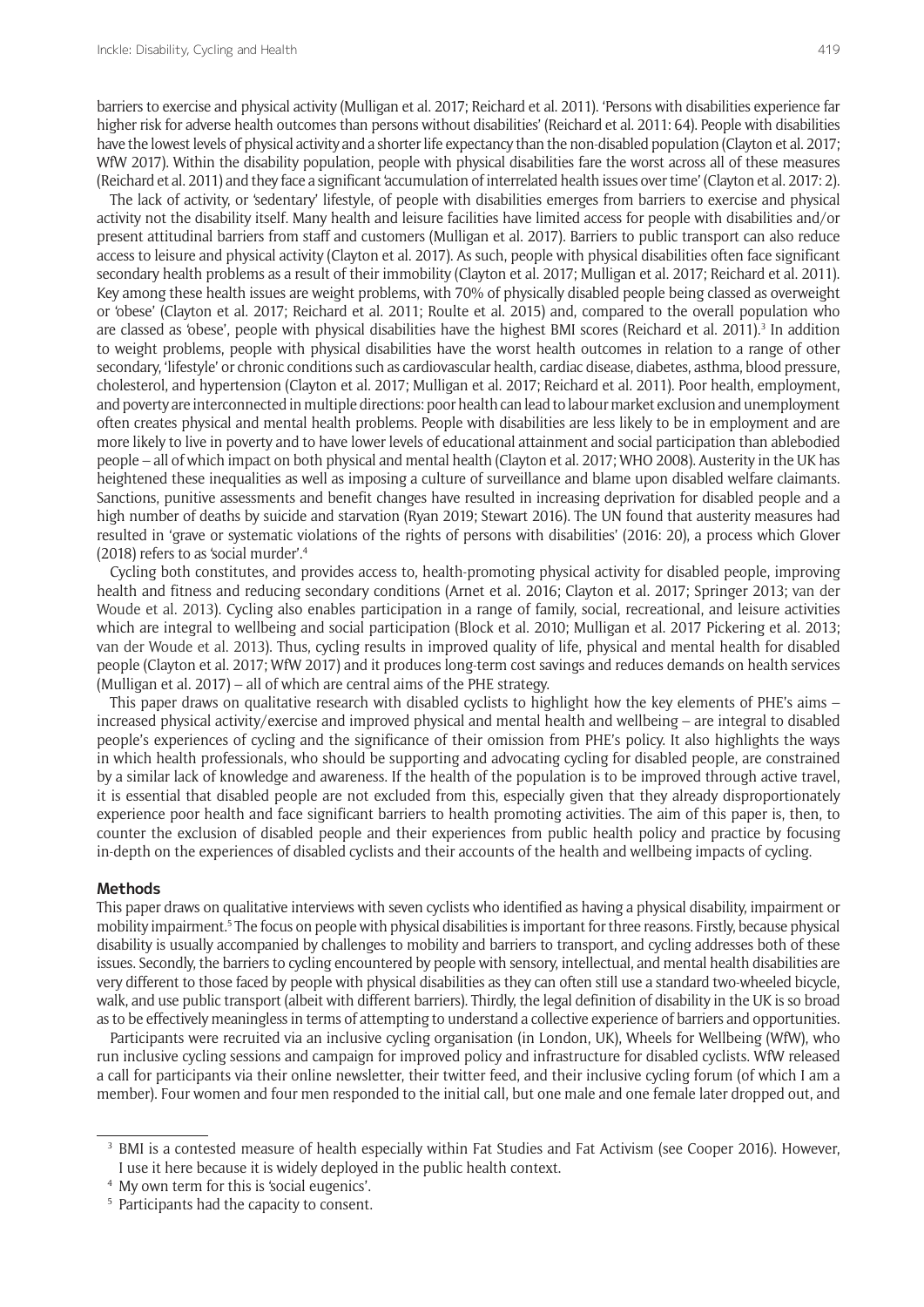one woman recruited an additional (male) participant from her workplace – resulting in a total of three female and four male interviewees. All participants were provided with an information form and a combined participant consent and researcher commitment form (see Inckle 2015) and had the opportunity to ask questions, view their interview transcript and to receive outputs from the project – all seven have received a copy of this paper. This ethos of openness, inclusion and ongoing consent is essential in disability research. Disability research is founded on politics and practices which promote equality, inclusion, and accountability and which counter hierarchical approaches that silence and objectify people with disabilities (Barnes 2003; Kitchin 2000). Disability research should also benefit the lives of people with disabilities through the production of knowledge and evidence which challenges barriers, promotes change, and is easily accessible (Charlton 2000; Payne et al*.* 2016). The research project underwent ethical review at the London School of Economics in the summer of 2017 when I commenced the interviews. At the time I was a member of the British Sociological Association (BSA) and bound by the BSA statement of ethical practice (BSA 2017).

Five of the interviews were conducted face-to-face either in my office or in a location of the participant's choosing and two took place over skype. The interviews lasted between 38–78 minutes with the Skype interviews being of shortest duration (38 and 41 minutes). All interviews were recorded on a digital device and then transcribed verbatim into word documents with anonymization taking place during the process of transcription.<sup>6</sup> After some experimentation with different forms of analysis (see Inckle 2020) I found an in-vivo approach to thematic analysis to be the most effective in drawing out and reflecting the key content of the dataset. I conducted a two-stage analysis, firstly devising codes from close readings of the transcripts and then grouping and sorting the codes into themes (Rubin & Rubin 2005; Sanders & Wilkins 2010; Spencer et al. 2014). These themes emerged with clear interrelations apparent so that, for example, access to cycling, cycling as mobility and barriers to cycling formed the basis of one paper (Inckle 2019), and in this paper I explore the physical and mental health and wellbeing impacts of cycling along with encounters with health professionals. In doing so the aim of this paper is to provide an in-depth, rich account of the experiences that are omitted not only from PHE's active travel strategy but which are also excluded from wider policy and practice regarding the health, wellbeing, and mobility of people with disabilities.

As noted above, three participants were female and four were male, their ages ranged from 31 to 64 years and they had been cycling from ten to more than fifty years (including the years of cycling pre-disability). Participants rode a range of cycles, three used standard two-wheeled bicycles, three used non-standard cycles (handcycle, trike, recumbent) and one rode a mixture of standard and non-standard cycles. All of the participants described cycling as easier than walking or wheelchair propulsion and none of them had any formal support to enable them to access cycling. Three participants (all males) had acquired their disability in their adulthood. Five out of seven of the participants lived in the south east of England and six were white. Six of the participants currently or previously worked in white collar jobs. As such, the sample consisted of middle class disabled people in contrast to the majority of disabled people in the UK who live below the average income (EHRC 2017). This means that the participants would be able to access a wider range of resources than many disabled people, including cycling.

### **Physical activity/exercise and physical health**

All of the participants described cycling as easier than walking or wheelchair propulsion and for most if was their main form of mobility (see Inckle 2019). Cycling was also their main form of physical activity and exercise and for Paul, Eric, and Michael<sup>6</sup> it was their only form of exercise. Prior to becoming disabled Michael<sup>7</sup> had participated in a range of high-intensity physical sports, including fell-running and mountain biking, which were no longer accessible to him as a disabled person. Therefore, following his accident, his discovery that he could cycle a recumbent and that he could use this to boost his activity levels and improve his cardiovascular health and fitness which was essential to both his physical and mental health.

The other most normal thing that I do, the highest frequency, would be leisure riding on the recumbent. And that's really my kind of gym session, my opportunity to get a proper work out, just spend a good hour or two getting the heart rate up, getting the breathing rate up, and, yeah, cos taking the kids to school [on family trike], as much fun as it is I don't really get that much of a sweat on! [both chuckle] (Michael).

Hélen also recounted the importance of physical activity which impacted on her cardio-vascular system. Prior to discovering cycling, her only experience of exercise had been physiotherapy, which was not only 'boring' but also failed to provide her with any of the health benefits of intensive physical activity:

What physio never did was actually exercise my heart because I didn't do it for that I did it for a knee or I did it for a hip or I did it for- and then you work on that particular thing but then it's not effort. Well, it is effort, but

<sup>6</sup> All names are pseudonyms, and italicisation in quotes reflects participants' original emphasis.

<sup>7</sup> In Michael's interview only the first fifteen minutes (out of a total of approximately fifty) were recorded as the device and the back-up recording failed. I made extensive notes at the end of the interview and I have drawn on these notes to describe Michael's experiences; long quotes are verbatim excerpts from the recorded portion of the interview.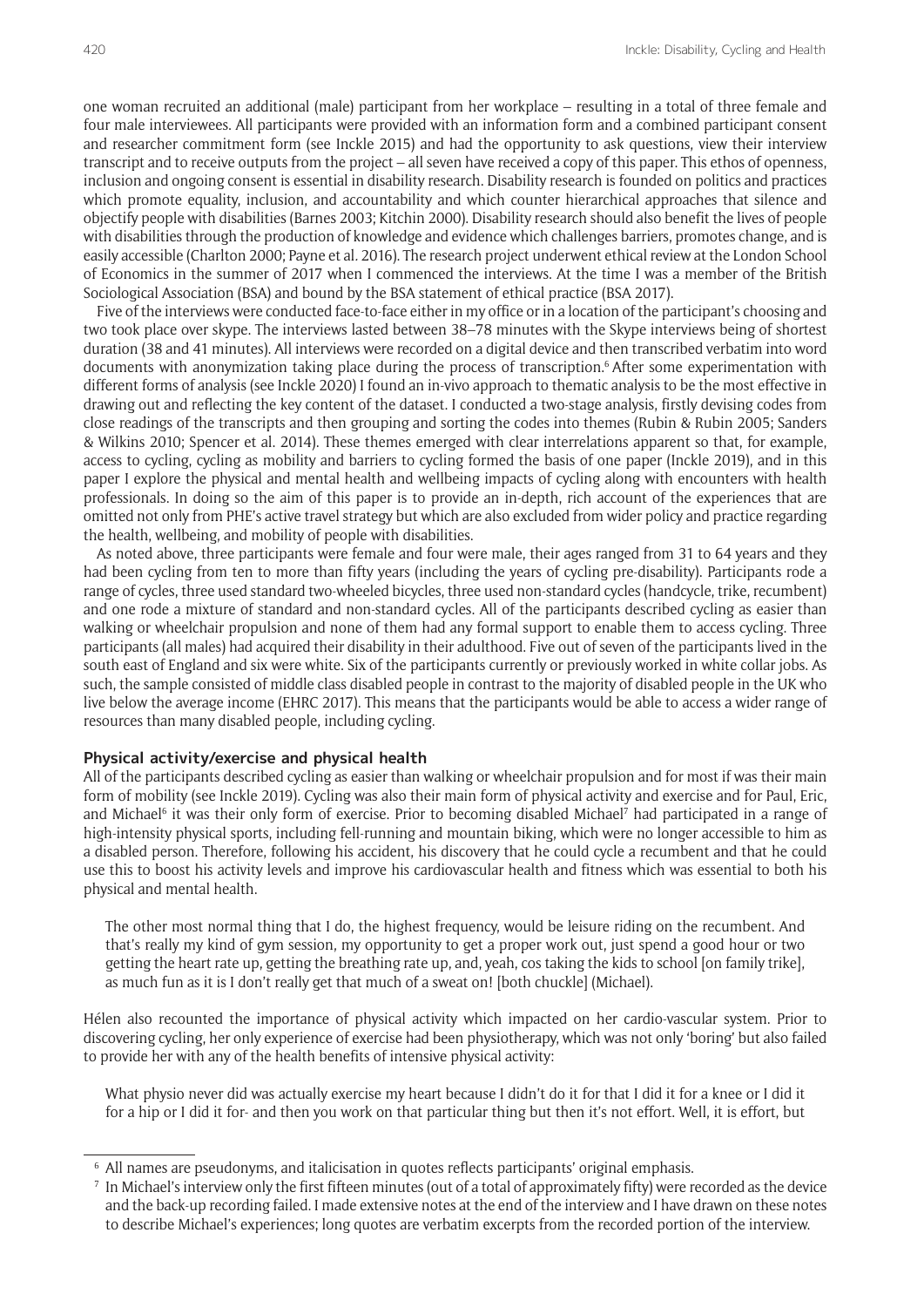it's not sustained effort. So, actually, I think *that's* the main difference, is that it gets my lungs and my heart really pumping and exercising (Hélen).

These benefits have been noted by other disabled cyclists, for example, a participant in Calyton et al.'s research highlighted that 'I went for a check-up and they found my blood pressure had really dropped' (2017: 8). In addition to cardiovascular health, cycling also burns fat and calories and can be crucial to weight management. Michael and Nasia described the importance of cycling in terms of maintaining control of their weight, which is often a key challenge for people with physical disabilities (Clayton et al. 2017; Reichard et al. 2011; Roulte et al. 2015). Following his accident Michael had gained weight due to his sudden inactivity, and Nasia became concerned that she 'was putting a bit of weight'. For both, cycling allowed them to address their weight gain:

It's really good for my health, it keeps my weight down, I do it because it *does* keep my weight down, and it is constant exercise. … It's my commute but it's good for my exercise (Nasia).

Cycling was not only an important form of physical activity in itself but it also functioned as a gateway to further exercise – be that more cycling or different forms of sport or exercise. For example, in addition to using their cycles to meet their basic mobility needs such as shopping and/or commuting Paul and Rob both cycled long distances as forms of social physical activity. Rob had completed a 111 km one-day group cycle just prior to our interview, and Paul had recently returned from a tandem cycling holiday with his wife. For both, these experiences opened up further goals and aspirations (see Pickering et al. 2013, 2015).

I still have dreams about going on *very long* distance bike rides, when I retire. I want to cycle the width of Europe or the length of Spain or something like that, I have these ideas and these plans in my head to do stuff like that (Rob).

[Without cycling] there is no way we could have had that nice holiday in Holland cycling, cycling miles on the tandem, I think the furthest we went was thirty kilometres in one day. Not all at once, you stop for a nice picnic or stop at a bar and have a sandwich or whatever, and that was just *great*. … So certainly we intend to do some more cycling holidays with the tandem (Paul).

For other participants the discovery of cycling changed their perception of exercise and physical activity from something that was either 'boring' or inaccessible to something that was positive and easily available. This not only resulted in them doing more cycling, but also exploring other forms of exercise and enjoying the attendant physical and mental health benefits of them.

It hasn't turned me into a sports-mad person at all but it's turned towards the positive element of thinking about exercise. … I guess it has changed my vision of me and my health, I guess. So I do some yoga as well now, whether I would have done yoga before cycling I'm not sure, so it's opened up in a more positive way, different ways of using my body (Hélen).

It made me more confident of there is much more out there that I can do, because I didn't know about *that* [e.g. cycling] before, [so] then I was like gosh what *else* is out there that is inclusive that I didn't know about. … My sister found this skiing, dry slopes, and you can go down, they have got a seat thing that you can go down on, so I want to try that now (Rosie).

Participants also described positive outcomes in relation to their disability, enabling them to improve muscle tone and strength in their affected limbs and, in Michael's case, to improve his overall mobility and 'keep things moving'. Rosie and Nasia experienced benefits from cycling which they had not achieved through physiotherapy: 'I think it's good, it's also building up the muscles in the bad leg, so yeah, I think it's good' (Nasia).

Yeah I do feel my leg muscles getting stronger [pats thigh] because my muscle is really bad up here, it's like really weak and I've done so much physio on it and it just never gets anywhere – well it does get [laughs], but do you know what I mean? But doing it [cycling], it does make it a bit stronger. I mean sometimes I come back and I'm like, "Oh my gosh! It's so sore!" But that's part of it isn't it? (Rosie).

Paul reflected on how his physiotherapy had focused on him learning to *walk* with his prosthetic after he became disabled, but had not explored him undertaking any other activities such as cycling. This was despite him being a keen cyclist before his accident, and cycling being his only form of exercise afterwards, which mitigated some of the impacts of his disability.

That's the only thing I do to keep fit so I'm quite keen on that. … I don't know if it actually helps build the muscle in that leg a bit, it might do, because obviously I'm worried slightly about it, because most of my work is now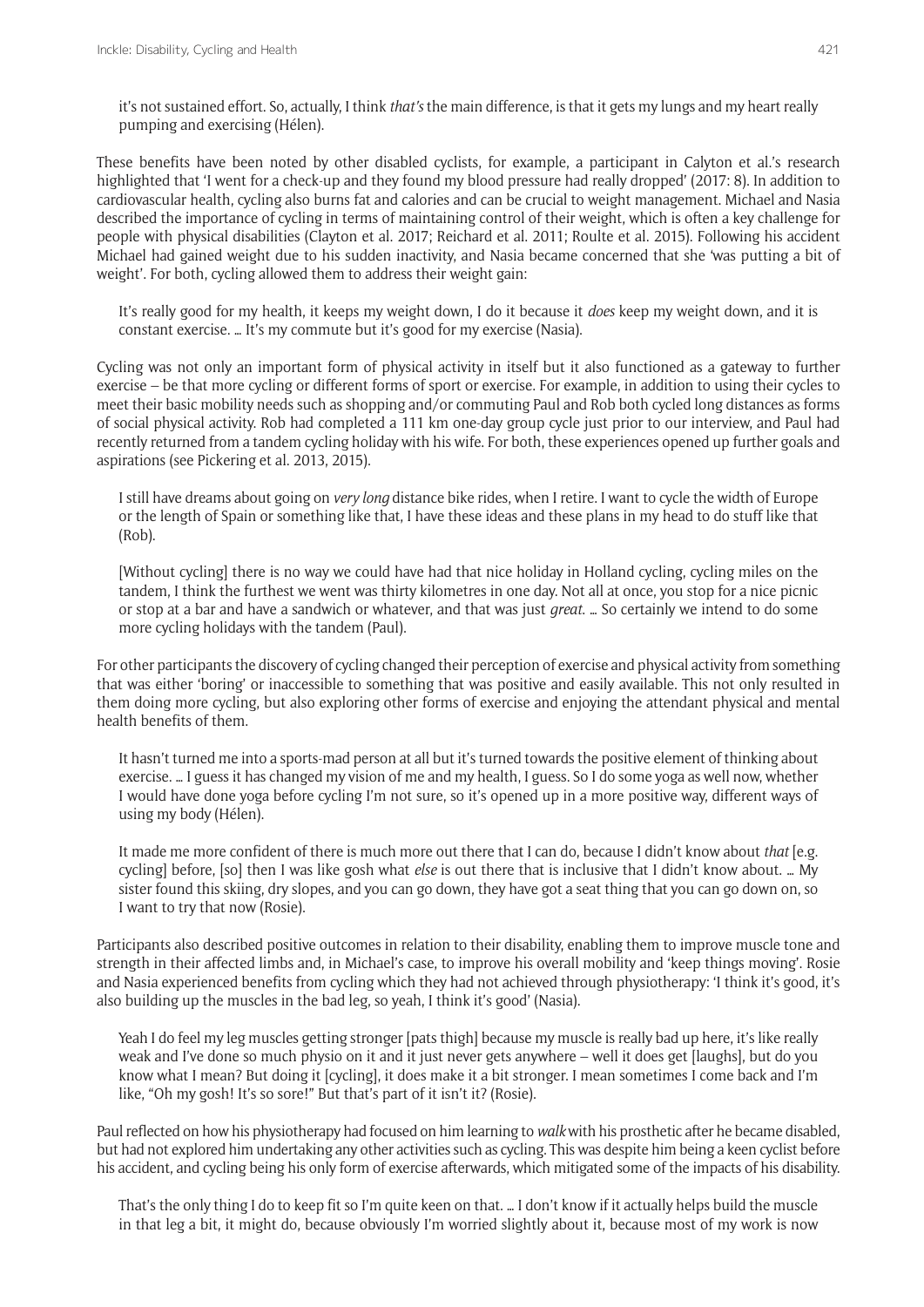done with my left leg and if you compare the two that one is much bigger that the other because it's doing the duty of what the other one used to do, partly. So I think probably cycling helps *that* because you are pushing equally on both legs (Paul).

After becoming disabled Eric not only needed to recover his mobility but he also needed to be physically active in order to avoid secondary impacts. He confessed that while 'I don't do my physiotherapy properly' he used a cargo trike as his primary means of mobility and exercise, which also had positive impacts on another long-term health condition.

The other thing, with this stroke I'm not able to walk far *at all,* and I'm very slow walking, so there is no exercise there and the thing is they say to people if you are not getting enough exercise it makes you worse and worse and worse. … It [cargo trike] means that I *am* able to do a full shop, and I am able to get exercise. I am getting a lot of exercise. I've got asthma as well and they said – the asthma nurse – said my lung capacity was improving, it's better than it had been in previous years, which is what you want (Eric).

Overall, cycling fulfilled a range of functions for the participants in terms of their everyday mobility and as a form of health-promoting physical activity with a range of noticeable benefits. Cycling had significant impacts on all of the target health areas identified by PHE – cardiovascular health, physical activity and weight – as well as reducing secondary conditions and improving muscle strength and mobility. This makes PHE's neglect of disabled people all the more concerning, especially in light of the poor health outcomes that people with disabilities experience. Cycling not only impacts on the physical health of people with disabilities, it also has significant impacts on mental health and wellbeing.

#### **Mental health and wellbeing**

PHE (2016) cite a number of mental health benefits of cycling, and research with disabled cyclists bears this out (e.g. Arnet et al. 2016; Block et al. 2010; Pickering et al. 2013; Springer 2013). Here, participants highlighted a range of positive impacts including: the direct physiological impacts of physical activity, stress-relieving functions, and promoting feelings of autonomy, freedom, and independence, which are integral to wellbeing and social participation. Participants often described the direct physiological impacts of exercise on their mental health in terms of an 'endorphin rush', which followed intense physical activity. This is particularly important for people with physical disabilities who may face significant barriers to cardio-vascular activity.

So, because I have never been sporty, I hadn't realised the impact of endorphins on your mood because I don't *move*, [laughs] and I didn't miss it because I hadn't experienced it. So that's the thing about that *thrill* of the first ride back in whenever it was. I'm sure part of it, what *stuck* it in my memory was that gush of endorphins, suddenly, and how *good* that felt. And now I know that, so obviously I'm not going to forget and I'm going to carry on wanting to do more. So it's really given me an insight, opened a door, into realising what the real fun effects of exercising are (Hélen).

Rob also highlighted the pleasurable impact of a long cycle ride:

It's the feeling afterwards that I feel. I think I'm addicted to the endorphin rush you get after a long bike ride! And the best thing is coming to the end of a long ride like that, and having a shower, and then having a beer [both laugh] and just feeling the alcohol seep into your muscles, and then of course I always do it with other people (Rob).

The physiological and wider impacts of physical activity are particularly important for those who become disabled in adult life and experience potentially life-altering changes to their mobility. After his accident Michael was prescribed psychiatric and pain relief medication to help him cope with the mental and physical trauma. However, after he began cycling his recumbent he found that he no longer needed either of his medications and he described cycling as 'better than counselling'. Paul also found that cycling helped him to cope with acquiring his disability and to remain positive and active.

To my mind you can go one of two ways if you have an accident – obviously for people who are already disabled they have grown up with that – but when something *happens* to you like this you can go one of two ways: you can sit in a chair and go, 'Oh my goodness this is terrible, what am I going to do?!' Or you can try and get on with life, and I think that if you can stay positive and do what you could do *before* then that certainly [helps]. I think if I hadn't had *that*, that would have been a very different story *for me* (Paul).

In addition to the direct mental health effects of cycling, it also has wider impacts on overall wellbeing. Cycling provides a means of independent mobility and autonomy – an experience of freedom which is often rare for people with physical disabilities and which participants cited as a key benefit.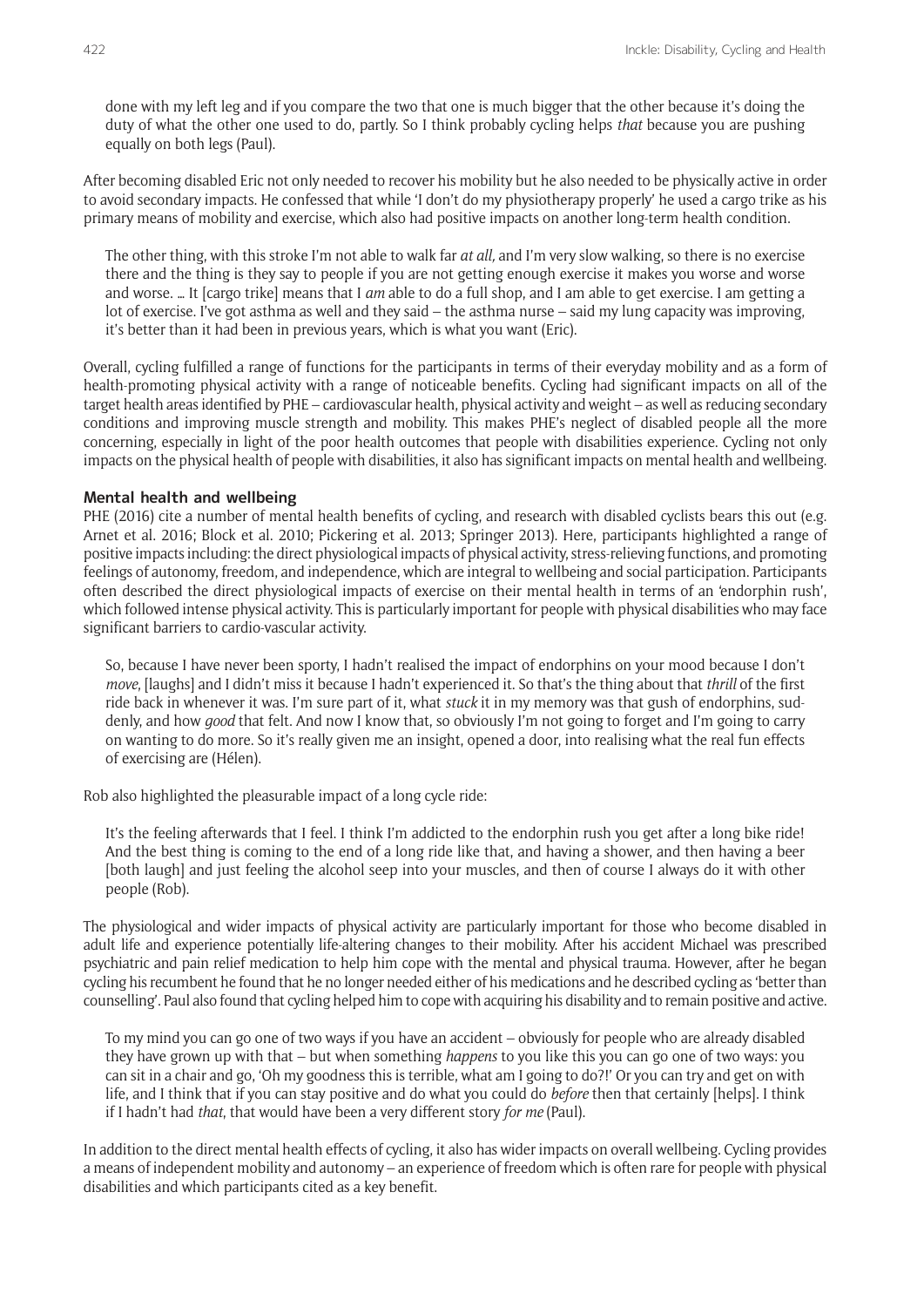What the trike has done is it as actually given me freedom (Eric).

Just that feeling of *being* out on the road, it was like freedom (Rosie).

In addition to independence and freedom cycling is also experienced as joyful and fun, feelings which are essential to good mental health and wellbeing. All of the participants described cycling as intensely pleasurable, using words like 'love' and 'joy' to express their feelings.

I *just love* cycling, it's a *fantastic* way for me to get around, otherwise I wouldn't be able to (Rob).

I enjoy cycling a lot and I do a lot *of it* (Paul).

It was such a thrill, as I said, from the moment that I picked it up … I *really enjoy* it and I can get here [work] fresh and much more awake than I do when I drive here (Hélen).

Participants also emphasised the autonomy and self-reliance/self-efficacy that cycling gave to them: 'I find it gives me the independence' (Michael); 'I'm much more self-determined when I take my bike' (Hélen). Self-determination and self-efficacy are essential for good mental health and wellbeing; confinement and restriction are diminishing experiences. People with disabilities encounter multiple barriers to autonomy and independence which are hugely detrimental to health, wellbeing, and social participation (EHRC 2017). As such, the autonomy provided by cycling is even more significant for the mental health and wellbeing of people with disabilities than the wider, ablebodied population.

It's the *independence*, which I haven't said. I think that's the other thing, you're not *relying* on transport you are relying on your own transport: you are relying on *yourself* and I think that is a big boost to anybody with a disability. You rely on yourself, and wherever you are when you are on your bicycle, you rely on yourself. And wherever you are you can dictate what you do, no one's dictating to you what you can do (Nasia).

Moving, actually moving, the surroundings, moving through actual surroundings [e.g. outdoors] but I don't know if it's also cos it's like *not* relying on the crutches and stuff so it's just having that freedom of being able to just cycle (Rosie).

Cycling is key to mental health and wellbeing and this one of the reasons why it is integral to PHE's active travel strategy. However, it is even more important for people with physical disabilities who often face significant barriers to mobility, transport and independence which limits autonomy and self-efficacy. As such, it is particularly disappointing that disabled cyclists have been excluded from the PHE policy given its potential to challenge knowledge barriers and improve the wellbeing of disabled people.

# **Health professionals, policy, and practice**

PHE emphasises the 'importance of community involvement' and 'public health practitioners' in promoting health through active travel (2016: 4). However, it makes no reference to disability organisations which support cycling or other forms of physical activity for disabled people. Nor does it reference the knowledge gaps of health professionals in understanding and the needs and abilities of disabled people in order to support their activity. Thus, notwithstanding the health benefits of cycling, none of the participants had ever been recommended cycling by a health professional even though in some cases (Hélen, Rosie, Nasia) they were offered a static cycling machine as part of their physiotherapy.

No, no, never, no, no, no. It's definitely something that *I* discovered for myself and it kind of evolved in a way, it just [pause], yeah, nobody ever said that cycling might be an option for you, it's just something which I *found, myself* (Rob).

No, no, only on the exercise bike, but not ever – I didn't know, I had *no* clue whatsoever that there was inclusive cycling (Rosie).

There was a period of time where I got quite a bit of support through the neuro-physiotherapy gym at [name] and they have got a static bike that they put you in front of to get your legs, it's legs *and* it does have arm things like that [gesturing handcycling]. And that was brilliant, that was really good, I could get my legs moving using muscles that I don't normally use, but I saw it as physio, nobody then said 'Oh how about looking into doing it as a mode of transport', or as fun, or as exercise (Hélen).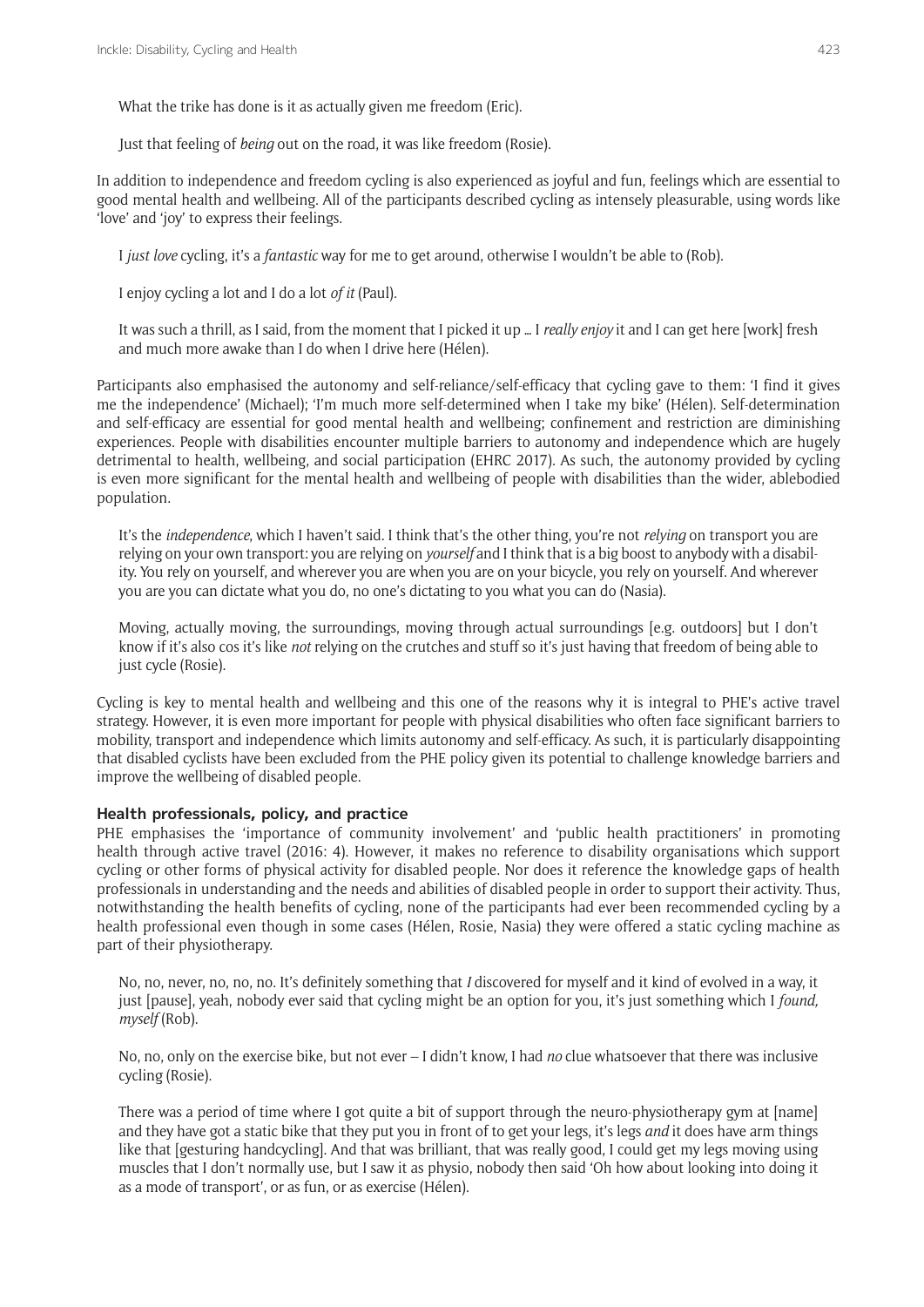This omission is not only significant in terms of reducing access to cycling, mobility and health for disabled people but also because it neglects the importance of bodily autonomy for wellbeing. For example, instead of autonomy and independence, Hélen's physiotherapy reinforced experiences of dependency and passivity – experiences which are detrimental to self-efficacy and wellbeing as well as Hélen's long-term enjoyment of physical activity.

Physio is something – cos I've done physio since I was a *baby* and it's always *done to me* really, I was *made* to do it and all that stuff, it's not something that I associate with anything positive, it's just *got to be done* … there is no fun in it (Hélen).

Rosie also highlighted how static cycling in physiotherapy had none of the positive mental health or well-being impacts of riding a cycle. 'I hate it [physio]. I just find it really *boring*, cos you're not going anywhere, so that's why the first session at WfW I was like, "Oh my gosh! This is really fun!"'

Following his stroke, and of his own volition, Eric explored cycling options himself and found that Danish neurophysiotherapists commonly recommended cycling a trike for stroke patients – later forwarding me the email exchange which included advice about how to ride optimally and safely given the specific impacts of his stroke.

Not in Britain. When I first had my stroke I did a lot of research on email and had email conversations with Danish neuro-physiotherapists and they said, 'Oh yes definitely go for a cargo trike, it's what you do' (Eric).

In the UK it is common for cycling activists to compare our national situation unfavourably with mainland European countries, especially Denmark and Holland, where infrastructure and cycling culture is far superior. For example, areas of towns or cities which are refigured to be cycling (pedestrian and access)-friendly are referred to as 'mini Hollands' (e.g., Walker 2018).

Cycling was also a process of self-discovery for Nasia, Paul, Hélen, and Rosie all of whom brought it to the attention of their health professionals. Paul recounted how he raised his experiences of cycling during his medical consultations: 'I have told people like my prosthetist at [name of hospital] about it and they are fully supportive and pleased that I am doing it, obviously, to keep fit'. Rosie and Hélen provided health professionals with information about inclusive cycling to share with their colleagues and service-users: 'They were really pleased about it. So every time I have been, I've been like you need to tell everyone about this [e.g., cycling] to try and spread the word!' (Rosie). In recent years Hélen has become an inclusive cycling activist and continues to raise awareness with a range of service providers. All participants agreed that there needed to be more knowledge and information about cycling for disabled people and that health professionals should be actively promoting it in a range of contexts.

I think it's the chance for kids who are disabled and don't realise that they *can* cycle: I mean who would know that someone with polio could cycle, you just don't know. So I think the chance of actually having those special needs and actually having a bicycle or an adapted cycle: and you can cycle, to give kids with disabilities that chance. They should start with the hospitals or the physios … I think physios should be a bit more involved and not see it as like an ablebodied [activity] (Nasia).

One thing springs to mind is that after my accident I had physiotherapy and that was about getting me walking again. Basically, it was to teach me to walk again. But why not have a little bike and people can try out riding in the rehabilitation area? … so that people could get their confidence back in the same way that I got my confidence back walking with the physiotherapist (Paul).

Health professionals are quick to recognise the benefits of cycling for people with disabilities when it is brought to their attention by disabled people. However, they do not seem to have the knowledge and awareness about cycling and disability to suggest it themselves – even when instructing the use of static cycle machines. As such, cycling is perceived as an activity for ablebodied people and little or no information is available to people with disabilities or the health professionals who work with them (Andrews et al. 2018; Clayton et al. 2017; WfW 2017). Health professionals need more knowledge and training in this area and/or to be able to refer disabled people to specialist cycling organisations.

All of the participants in this study discovered or continued cycling on their own initiative as, or after becoming, disabled adults. For many, it was only because they had previous experience of cycling (often as children) and/or the confidence to cycle that they continued to do so (see Inckle 2019). At the same time, many of the participants had undertaken physiotherapy which involved the use of static cycle machines. There is, then, a significant knowledge gap between the abilities and needs of disabled people and the health professionals who work with them. Much like Mulligan et al. (2017) found in sports and exercise facilities, health professionals are rarely trained to work with disabled people in ways which enable them to realise their full potential. Cycling is key to health, mobility and independence for disabled people and yet it is entirely absent from public health policies and individual physiotherapy or rehabilitation programmes. Cycling for disabled people should be at the forefront of public health (and transport) policy and practice, especially given the health and climate crises that we face. Much needs to be done to improve knowledge, awareness,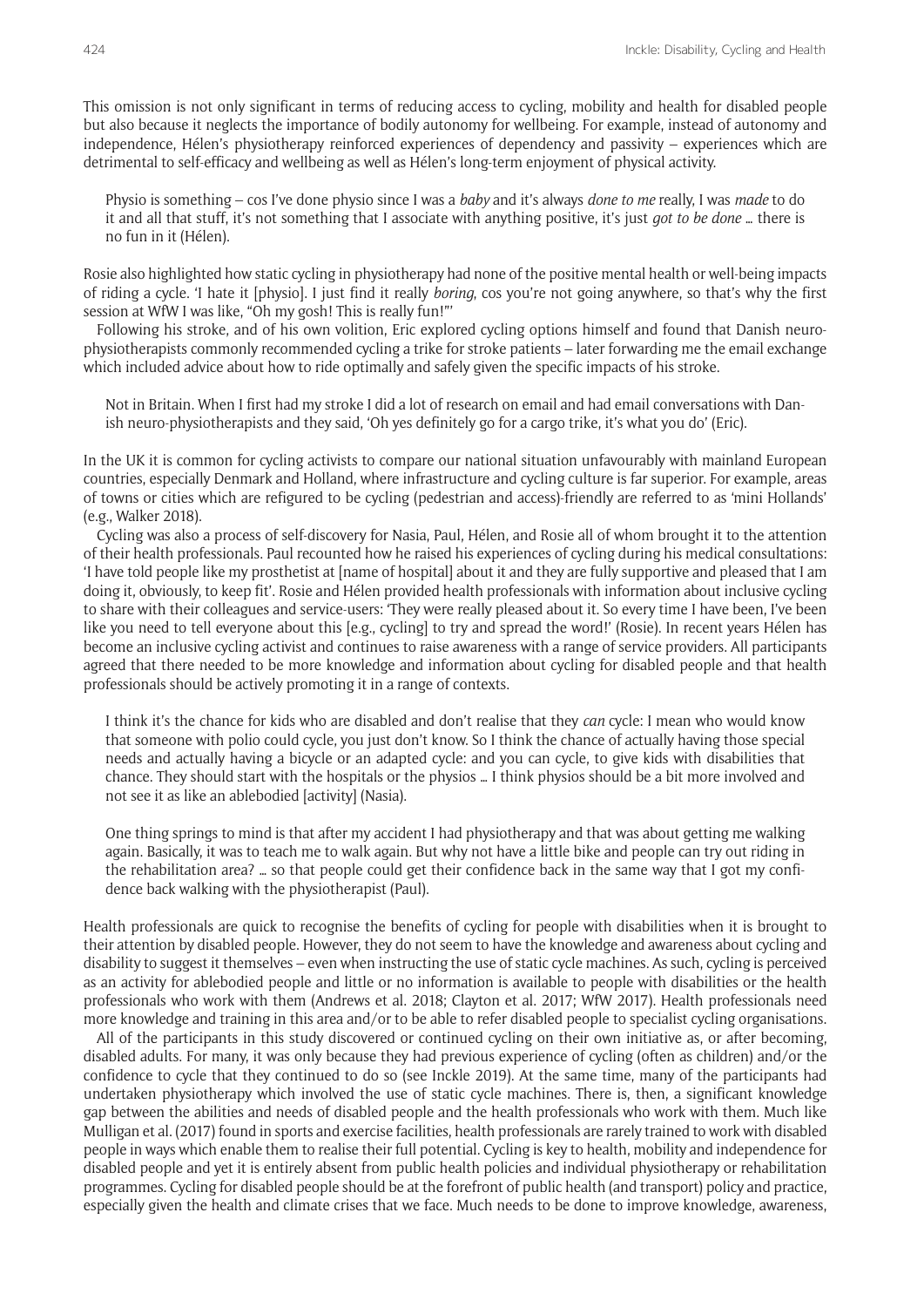and access to cycling for disabled people so that they too can enjoy the physical and mental health benefits outlined by PHE and counter the secondary impacts and barriers to exercise and health that they encounter.

# **Conclusion**

Overall, PHE's active travel strategy marginalises people with disabilities, and entirely excludes disabled people from cycling, despite seeking to avoid the reproduction of health inequalities. This exclusion is problematic both in terms of the public sector equality duty as well as reinforcing the mental and physical health disparities that disabled people already endure. Rectifying this exclusion and its health impacts requires a twofold approach, firstly in terms of how disabled people are conceptualised in health policy and practice, and secondly through increased knowledge and awareness about cycling and disability.

Firstly, in conceptual terms, the PHE strategy only equates disabled people with pedestrians and older people, a very limited and limiting view of people with disabilities which ignores the diversity and capacities of the disabled population. Reichard et al. argue that if the health inequalities experienced by disabled people are to be addressed, then people with disabilities need to be conceptualised in the same way as other social minorities (such as women or people from minority ethnic groups), rather than simply as a group with additional health burdens. We 'need to shift [the] public health focus … to viewing people with disabilities as a substantial minority population that experiences health disparities' (2011: 59). Once people with disabilities are recognised as a minority group within health policy and practice, it will be much more difficult to exclude and marginalise them, or to simply equate them with another minority group (e.g. older people), than is currently the case in the PHE strategy. There also need to be improvements in knowledge about disability and cycling.

Cycling offers people with disabilities a form of physical exercise, which is also an opportunity to experience mobility, independence, and freedom. As such it has huge benefits for mental and physical health and wellbeing, as is evident in the experiences of the participants in this research. The health and wellbeing impacts of cycling are particularly important for people with disabilities who have the poorest levels of mental and physical health in the population and who face multiple barriers to exercise and physical activity. Nonetheless, there is a significant knowledge deficit about the possibilities of cycling for disabled people within health policy and among health practitioners. This deficit creates further barriers to cycling and health, shoring up rather than redressing health inequalities. This paper has attempted to go some way to redressing this deficit by enabling the voices and experiences of disabled cyclists to be heard and to increase knowledge and awareness among health practitioners and policy makers and disabled people themselves. If more health professionals understood the possibilities of cycling for disabled people they could become powerful agents in interconnecting health policy and practice, raising awareness, promoting opportunities, and challenging the barriers that disabled people face in regards to cycling and enabling them to access the attendant health and wellbeing benefits.

#### **Competing Interests**

The author has no competing interests to declare.

#### **References**

- Andrews, Neil, Isabelle Clement, and Rachel Aldred. 2018. "Invisible Cyclists? Disabled people and cycle planning A case study of London." *Journal of Transport & Health* 8: 146–156. DOI:<https://doi.org/10.1016/j.jth.2017.11.145>
- Arnet, Ursina, Timo Hinrichs, Veronica Lay, S. Bertschy, Heinz Friel, and Martin W.G. Brinkhof. 2016. "Determinants of handbike use in persons with spinal cord injury: Results of a community survey in Switzerland." *Disability & Rehabilitation* 38(1): 81–86. DOI:<https://doi.org/10.3109/09638288.2015.1024339>
- Barnes, Colin. 2003. "What a difference a decade makes: Reflections on doing 'emancipatory' disability research." *Disability & Society* 18(1): 3–17. DOI: <https://doi.org/10.1080/713662197>
- Block, Pamela, Elizabeth A. Vanner, Christopher B. Keys, James H. Rimmer, and Sarah Everhart Skeels. 2010. Project Shake-It-Up: Using health promotion, capacity building and a disability studies framework to increase self-efficacy. *Disability & Rehabilitation,* 32(9): 741–754. DOI: <https://doi.org/10.3109/09638280903295466>
- Charlton, James I. 2000. *Nothing About Us Without Us: Disability Oppression & Empowerment*. Oakland: University of California Press
- Clayton, William and John Parkin. 2016. "Addressing the needs of disabled cyclists", presented at Cycle City, Active City, Leicester, Conference, 19–20 May, <https://uwe-repository.worktribe.com/output/911919>

Clayton, William, John Parkin, and Chriss Billington. 2017. "Cycling and Disability: A Call for further research." *Journal of Transport and Health* 6: 452–562. Accessed 20th July 2020. DOI:<https://doi.org/10.1016/j.jth.2017.01.013>

Cooper, Charlotte. 2016. *Fat Activism: A Radical Social Movement.* Bristol: HammerOn Press.

Equality and Human Rights Commission (EHRC). 2017. "Being disabled in Britain: A journey less equal*.*" London: EHRC Glover, Chriss. 2018. "Violent proletarianisation: Social murder, the reserve army of labour and social security 'austerity' in Britain." *Critical Social Policy,* 39(3): 335–355. DOI:<https://doi.org/10.1177/0261018318816932>

Hickman, Kevin. 2015. "Disabled cyclists in England: Imagery in policy and design." *Urban Design and Planning,* Institute of Civil Engineers. DOI:<https://doi.org/10.1680/udap.14.00048>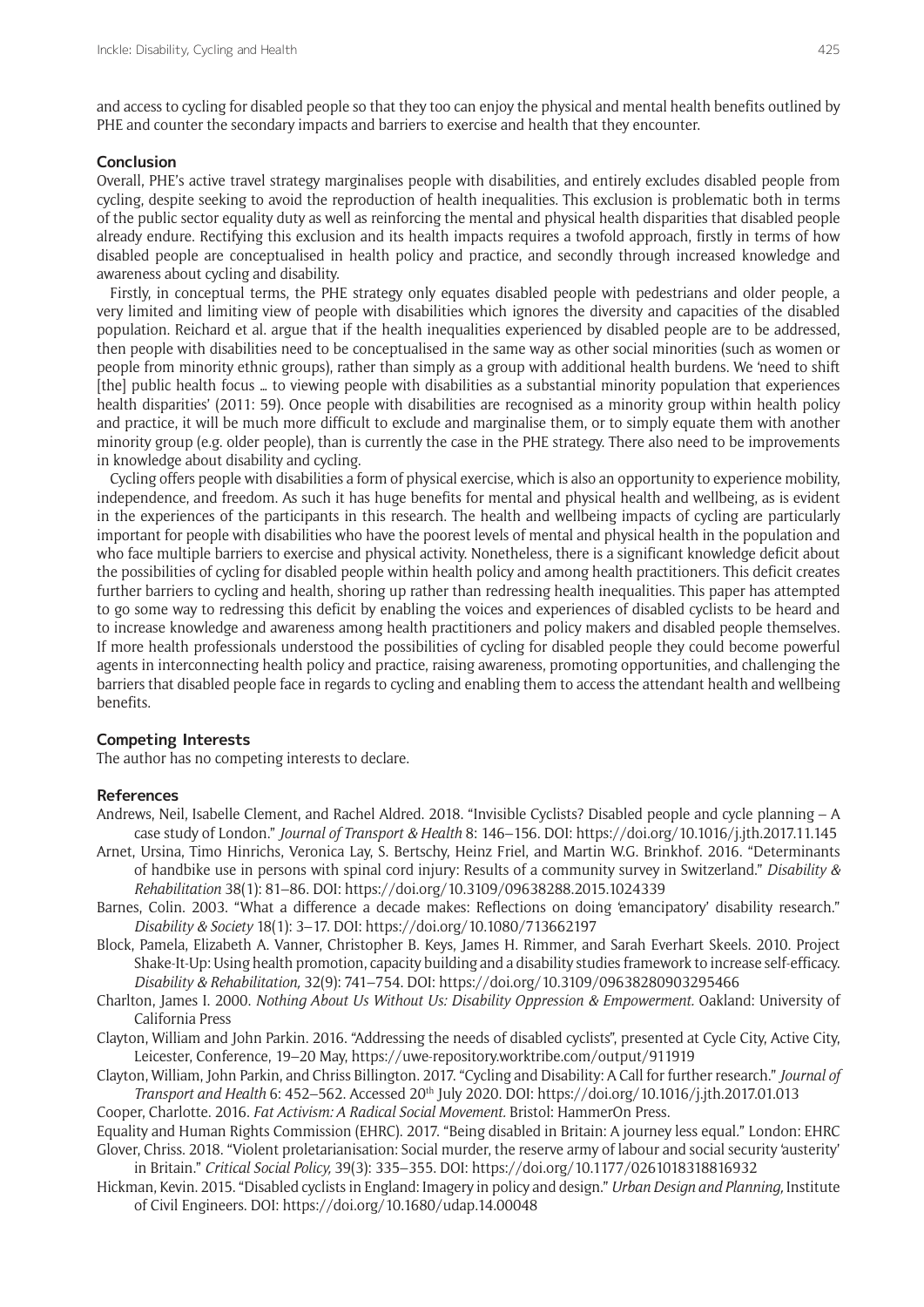- Inckle, Kay. 2015. "Promises, promises: Lessons in research ethics from the Belfast Project and The Rape Tape case." *Sociological Research Online* 20(1): 6. DOI:<https://doi.org/10.5153/SRO.3570>
- Inckle, Kay. 2019. "Disabled cyclists and the deficit model of disability." *Disability Studies Quarterly* 39(4). DOI: [https://](https://doi.org/10.18061/dsq.v39i4) [doi.org/10.18061/dsq.v39i4](https://doi.org/10.18061/dsq.v39i4)
- Inckle, Kay. 2020. "Poetry in motion: Qualitative analysis, I-poems and disabled cyclists." *Methodological Innovations* 13(2): 1–13. DOI:<https://doi.org/10.1177/2059799120924980>
- Inclusion London. 2020. "Abandoned, forgotten and ignored The impact of Covid-19 on disabled people." London: Inclusion London. DOI:<https://doi.org/10.1080/09687590025757>
- Kitchin, Rob. 2000. "The researched opinions on research: disabled people and disability research." *Disability & Society*  15(1): 25–47. DOI:<https://doi.org/10.1080/09687590025757>
- Mulligan, Hilda. Motohide Miyahara, and Allison Nichols-Dunsmuir. 2017. "Multiple perspectives on accessibility to physical activity for people with long-term mobility impairment." *Sandanavian Journal of Disability Studies* 19(4): 295–306. DOI:<https://doi.org/10.1080/15017419.2016.1167772>
- Payne, Debra. A., Huhana Hickey, Anna Nelson, Katherine Rees, Henrietta Bollinger, and Stephanie Hartey. 2016. "Physically disabled women and sexual identity: a photo voice study." *Disability & Society* 31(8): 1030–1049. DOI: <https://doi.org/10.1080/09687599.2016.1230044>
- Pickering, Dawn. M., Lynne Horrocks, Karen Visser, and Gabriella Todd. 2013. "Adapted bikes What children and young people with cerebral palsy told us about their participation in adapted dynamic cycling." *Disability and Rehabilitation: Assistive Technology* 8(1): 30–37. DOI: <https://doi.org/10.3109/17483107.2012.680942>
- Pickering, Dawn M., Lynne Horrocks, Karen Visser, and Gabriella Todd. 2015. "Analysing mosaic data by a 'wheel of participation' to explore physical activities and cycling with children and youth with cerebral palsy." *International Journal of Developmental Disabilities* 61(1): 41–48. DOI:<https://doi.org/10.1179/2047387714Y.0000000038>
- Public Health England. 2016. "Working Together to Promote Active Travel: A briefing for local authorities." London: Public Health England.
- Reichard, Amanda, Hayley Stolzle, and Michael H. Fox. 2011. "Health disparities among adults with physical disabilities or cognitive limitations compared to individuals with no disabilities in the United States." *Disability & Health Journal* 4: 59–67. DOI:<https://doi.org/10.1016/j.dhjo.2010.05.003>
- Roult, Romain, Isabelle Brunet, Émilie Belley-Ranger, Hélène Carbonneau and Julie Fortier. 2015. "Inclusive sporting events in schools for youth with disabilities in Quebec: Social, Educational and experiential roles of these activities according to the interviewed practitioners." *Sage Open* July–September: 1–14. DOI: [https://doi.](https://doi.org/10.1177/2158244015604696) [org/10.1177/2158244015604696](https://doi.org/10.1177/2158244015604696)
- Rubin, Herbert J. and Irene S. Rubin. 2005. *Qualitative Interviewing: The Art of Hearing Data.* Thousand Oaks: Sage. DOI: <https://doi.org/10.4135/9781452226651>
- Ryan, Frances. 2019. *Crippled: Austerity and the Demonization of Disabled People.* London: Verso.
- Sanders, Pete and Paul Wilkins. 2010. *First Steps in Practitioner Research.* Ross-on-Wye: PCCS Books.
- Spencer, Liz, Jane Ritchie, William O'Connor, Gareth Morrell and Rachel Ormston. 2014. "Analysis in Practice." In *Qualitative Research Practice* edited by Jane Ritchie, Jane Lewis, Carol McNaughton Nichols and Rachel Orsmston, 295–346. London: Sage
- Springer, Barbara. A. 2013. "Ride 2 Recovery's Project Hero: Using cycling as part of rehabilitation." *Physical Therapy in Sport* 14: 77–86. DOI: <https://doi.org/10.1016/j.ptsp.2012.11.001>
- Stewart, Mo. 2016. *Cash not Care: The planned demolition of the UK welfare state.* London: New Generation.
- Transport for London. 2012. "Attitudes Towards Cycling." London: TFL
- Tyrrell, Neil. 2020. "Pop-up Lane Made Too Narrow for Hand-bikes." *Liverpool Echo,* June 20.
- UN Committee on the Rights of Persons with Disabilities. 2016."Inquiry concerning the United Kingdom of Great Britain and Northern Ireland carried out by the Committee under article 6 of the Optional Protocol to the Convention Report of the Committee." Geneva: UN.
- van der Woude, L.H.V., S. de Groot, K. Postema, J.B.J. Bussmann, T.W.J. Janssen, and M.W.M. Post. 2013. "Active Lifestyle Rehabilitation Interventions in aging Spinal Cord injury (ALLRISC): A multicentre research program." *Disability & Rehabilitation* 35(13): 1097–1104. DOI: <https://doi.org/10.3109/09638288.2012.718407>
- van Drongelen, Stefan, Ursina Arnet, Luc van der Woude, and Dirkjan Veeger. 2009. "Is synchronous hand-cycling less straining than hand-rim wheelchair propulsion?." In *XXII Congress of the International Society of Biomechanics Proc*, 413: 5–9.
- Walker, Peter. 2018. 'Mini-Holland' schemes have proved their worth in outer London boroughs. *The Guardian,*  26th June. Accessed 20th July 2020. [https://www.theguardian.com/environment/bike-blog/2018/jun/26/](https://www.theguardian.com/environment/bike-blog/2018/jun/26/mini-holland-schemes-have-proved-their-worth-in-outer-london-boroughs) [mini-holland-schemes-have-proved-their-worth-in-outer-london-boroughs](https://www.theguardian.com/environment/bike-blog/2018/jun/26/mini-holland-schemes-have-proved-their-worth-in-outer-london-boroughs)
- Wheels for Wellbeing. 2017. "A Guide to Inclusive Cycling." London: WfW
- World Health Organisation. 2008. "Closing the Gap in a Generation: Health Equity through Action on the Social Determinants of Health." Geneva: WHO.